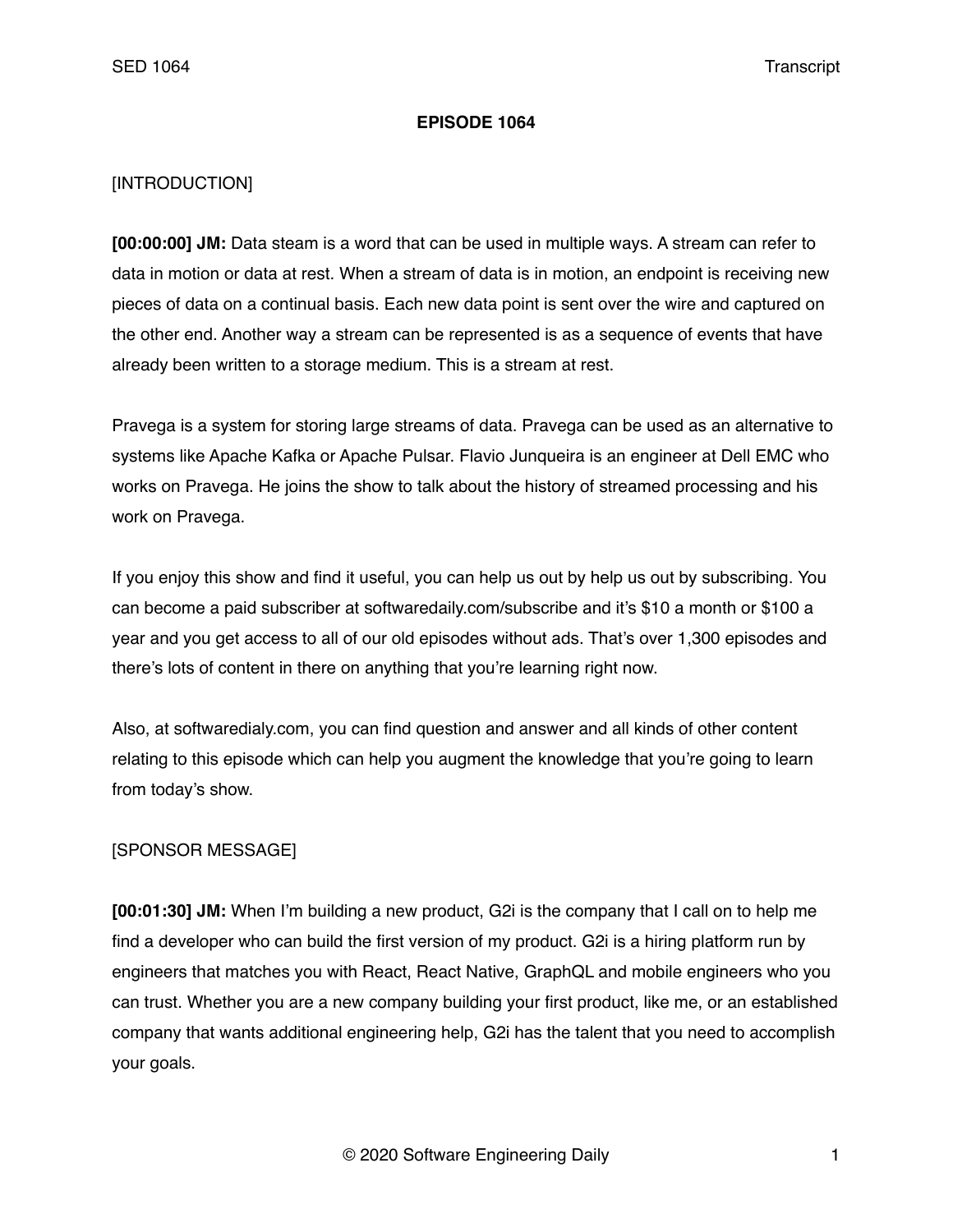Go to softwareengineeringdaily.com/g2i to learn more about what G2i has to offer. We've also done several shows with the people who run G2i, Gabe Greenberg, and the rest of his team. These are engineers who know about the React ecosystem, about the mobile ecosystem, about GraphQL, React Native. They know their stuff and they run a great organization.

In my personal experience, G2i has linked me up with experienced engineers that can fit my budget, and the G2i staff are friendly and easy to work with. They know how product development works. They can help you find the perfect engineer for your stack, and you can go to softwareengineeringdaily.com/g2i to learn more about G2i.

Thank you to G2i for being a great supporter of Software Engineering Daily both as listeners and also as people who have contributed code that have helped me out in my projects. So if you want to get some additional help for your engineering projects, go to softwareengineeringdaily.com/g2i.

# [INTERVIEW]

**[00:03:19] JM:** Flavio, welcome back to the show.

**[00:03:22] FJ:** Hi, Jeff. Thank you.

**[00:03:24] JM:** When we started this podcast about five years ago, there was a common pattern for building applications around large streams of data, and in order to get us to a conversation about the present, I want to start with this time in the past and that was this time of the Lambda Architecture. The Lambda Architecture was this pattern where you would have fast, real-time data streaming into your system and that fast real-time data would be handled by streamed processing. Streamed processing was great. It was getting popular around that time, but you would occasionally lose packets of data. This process of sometimes lossy stream processing could be reconciled periodically with a big batch process. Why was the Lambda Architecture popular for data applications?

**[00:04:19] FJ:** One reason it was popular, it was because there tools that enabled people to implement that kind of architecture. But one thing that I find interesting about the whole

© 2020 Software Engineering Daily 2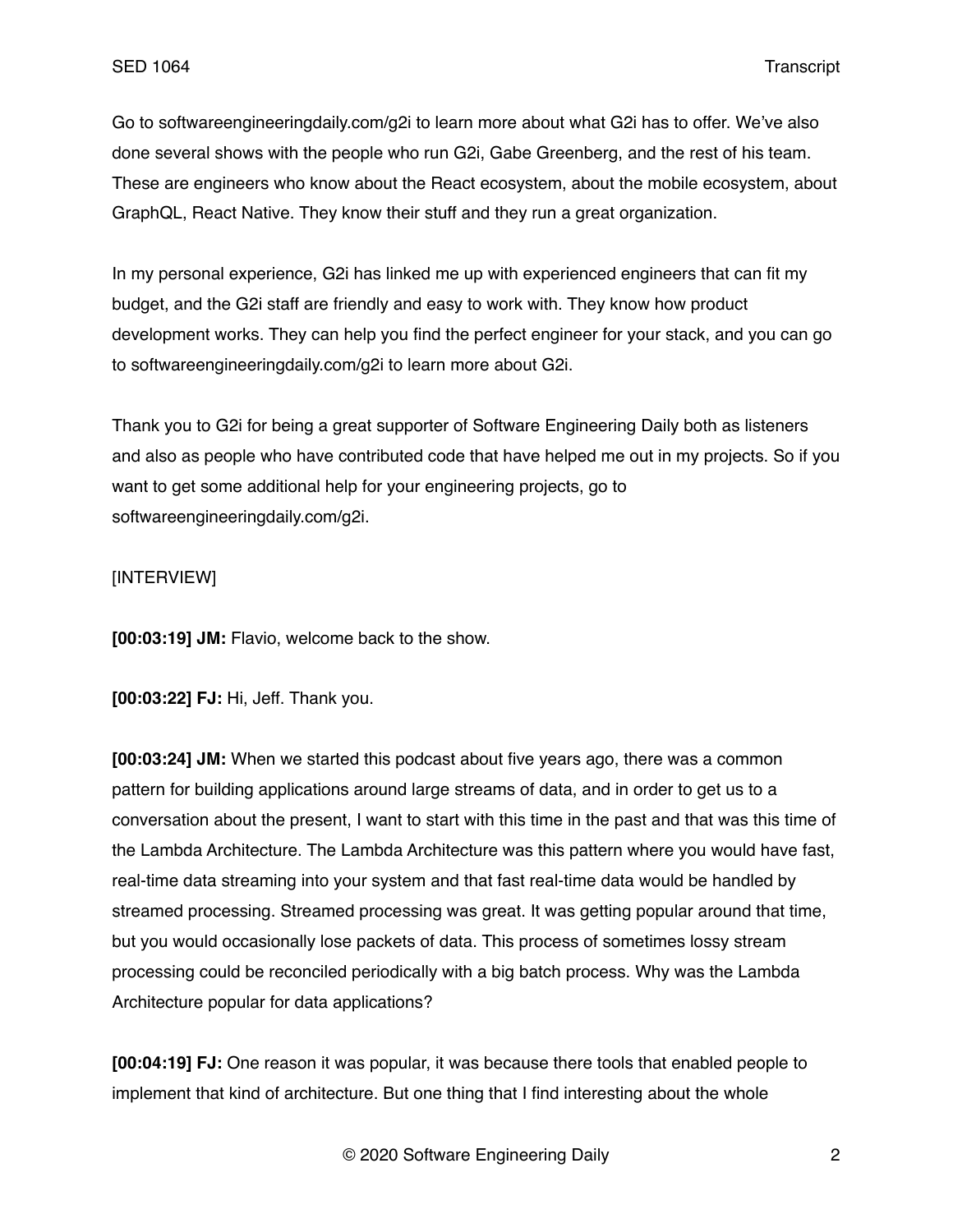discussion of the Lambda Architecture is that the main point that at least I extracted from the original post that Nathan Marz wrote was not so much about the architecture itself, the split between speed versus slow. It was more about the immutability of data.

The fact that if you have a source where you can – Not a source actually. If you have a repository of data and you can keep your whole history of data there, instead of having mutable data, records where you are just updating place. If you keep a record of the new data you're generating and you're able to reprocess all that, then it's easier to reason about systems and even gives you the ability of talking about the history of the records and how they evolved into a given state.

That post from me was more about that or that whole idea of Lambda was more about that. I think the fact that we went into this split, these two paths where you have one compute that say with Hadoop, right? Hadoop MapReduce coming from say HDFS and another one using – I don't know, say Storm, was mainly because Hadoop was not really designed to give you lowlatency. If you want to really process the data in this way where you have your whole history of data, say, read only or append only history where you're reprocessing every time you need to. You wouldn't be able to do that with low-latency.

Having a second path, a speed path was essentially a patch to the technology that existed at the time. That's in fact the main observation that came sometime after when Jay Kreps talked about the Kappa Architecture. Immutability was very, very important, but there was no reason why you really needed to do these two paths, right? This slow path and this fast path. If you have a source that even stores data in S3 manner, you should be able to go back in time and reprocess if you need to. There is no reason why you have to limit yourself to just the tail of the stream let's say.

**[00:06:38] JM:** The Kappa Architecture, this was an architecture that was built around a buffering system and I'd just like a description of the Kappa Architecture from your point of view.

**[00:06:54] FJ:** From my point of view, the Kappa Architecture or the idea in the description of the Kappa Architecture is that you can have your history of data stored in a log form. Every time you want to make a change to your data, you log a new record to that append only log and if

© 2020 Software Engineering Daily 3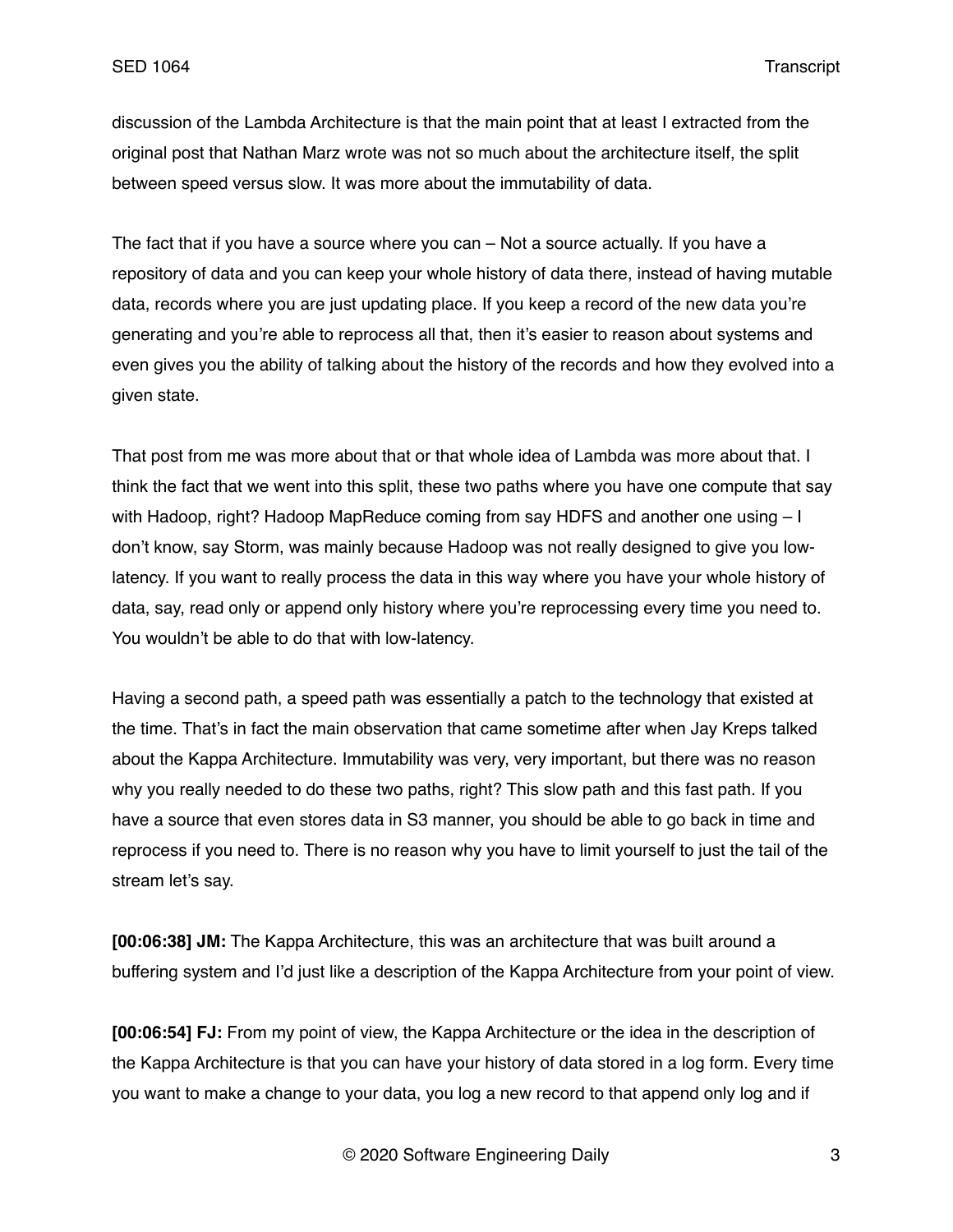you want to process a data, if you want to derive results out of that, you process that log. You can do two things. One is you can tail that log, essentially processing the new stuff that is coming. At the same time if you need to process for whatever reason it is, I think if people refer to accuracy a number of times, that's not necessarily the only reason you would want to do that. There are other reasons like – I don't know, you change your code. There is a bug in your code that you fix. You want to reprocess data. You can just go back in time in your stream and reprocess it. Actually, not stream. You refer to it as a login.

Using stream and logging, append only logging interchangeably here. But the idea is that you have this sequence of data changes let's say, which is immutable, and as new data comes in, you're just appending each of the log. If you need to derive any results of that, if you need to propagate a database, an output database let's say that you want to query upon, then you process that data in any form that is suitable to you, right? Tailing the log or reprocessing from some arbitrary point in time.

**[00:08:29] JM:** I think if we contrast these two strategies, the Kappa Architecture and the Lambda Architecture, the Lambda Architecture was these two distinct systems. You've got the real-time stream processing system where the data is coming in quickly, but it may be unreliable. Then you got a Hadoop-based batch system that is going to have very reliable but extremely slow path to being materialized as a view into your application, and the Kappa Architecture replaces all of these with a change set of all of the events in your data architecture and those events were often being written to Kafka. Then the different consumers of those streams of events could materialize views however they saw fit.

I think one thing that was valuable about the Kappa Architecture is just this decoupling. You just have a central data stream where people can build applications off of it however they want. What I want to mention here is something that confused me for a long time about streamed processing, which is the fact that if you think of a stream, you think of something that is moving. In some cases, that is what's going on. Like you might have a stream of data being ingested and every time you're receiving data at your endpoint from a mobile device that let's say a streaming location data to you, you're getting this data. It's kind of in-motion you might say.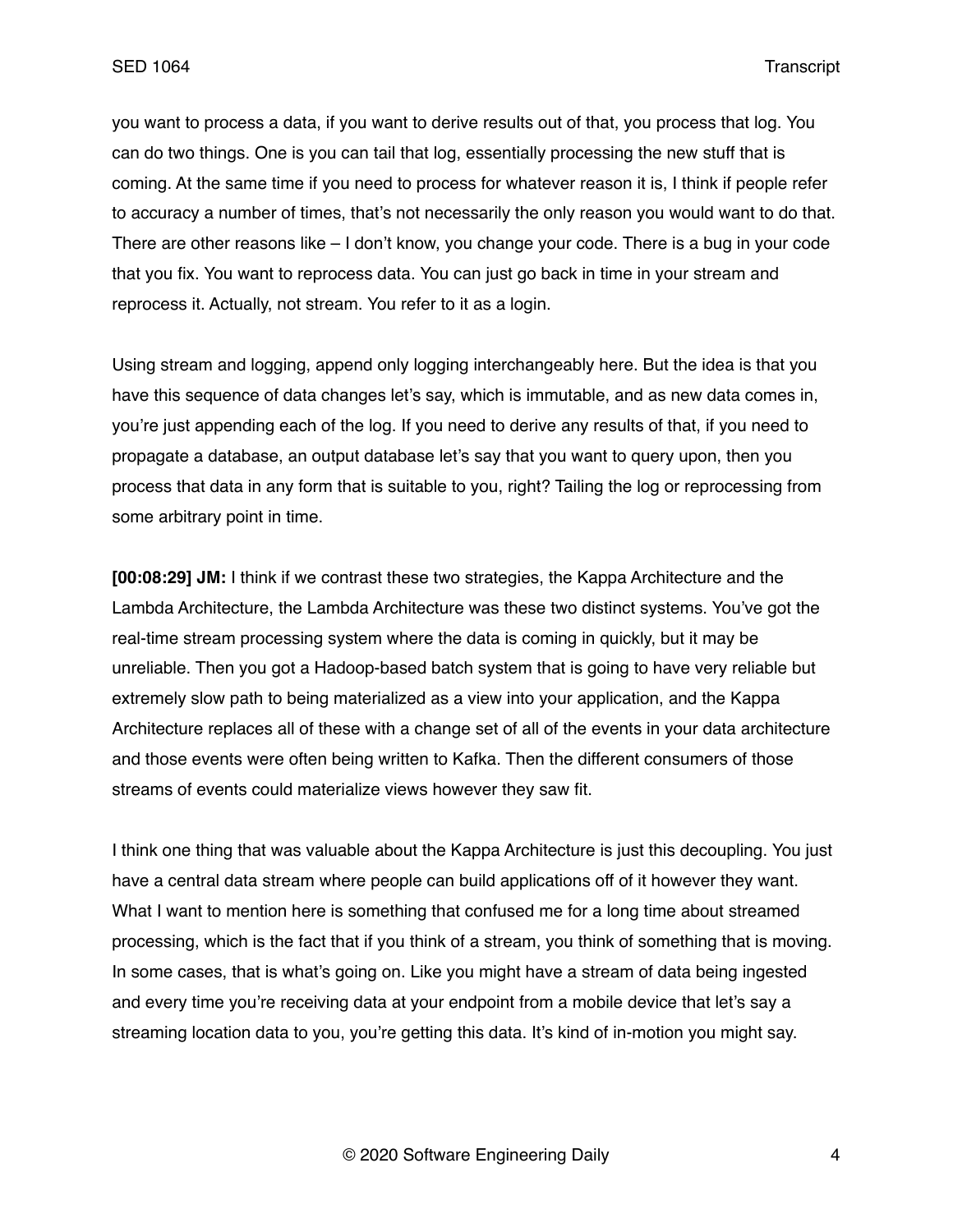But there's this other notion of a stream which is the abstraction of a stream that has been written and is maybe continually being written to, which is like a data structure or you might say a storage format, which is a stream of data like historically. It's a historical abstraction, a stream of events that has been written. Could you help me unpack this what I think can be a confusing notion the fact that a stream is not always like a moving piece of infrastructure.

**[00:10:43] FJ:** A stream, we can characterize a stream as parallel sequences of events that are being ingested. They are either coming from a data source. You can think of – I don't know, say many sensors in an IoT application that are producing samples, right? Data, that could be an example. You could also think of some derived data out of processing. That is data you ingest and you're processing it and you're producing different product flows of a data out of your own processing. All those are possible when you talk about streamed processing.

That ingestion of data, when you are receiving that data and you are writing, say, to your log, you can keep that for as long as you want. There is no reason why you should keep your streamed data temporarily. As you're saying, this is in motion. There are a number of use cases for which it's true, like typical pub-sub cases produce publish consume. You publish data. As soon as you consumed it, and consume is an application, is application notion, right? An application decides when it has consumed it and it acknowledges back. So it's done. Then you can get rid of the event or the message or whatever you have in the system.

That would be more along the lines of what you're saying. But there is another class of cases, of uses cases, where you don't necessarily want to get rid of your streamed data or even the sequence with which you have ingested a way. You want to keep that for reprocessing. Again, using the case of say code changes or bug fixes, you process your data, realized that there was a problem and you want to go back in time and execute the same code, the fixed code over the data.

If you don't keep your data in a streamed form, then that will force you to go use a different system maybe, or either you loss a data altogether, in which case you can't reprocess it, or if you just have moved that from a streamed form to some other form, like a set of files, right? You would have to process a data from a different system, which is inconvenient from a development perspective.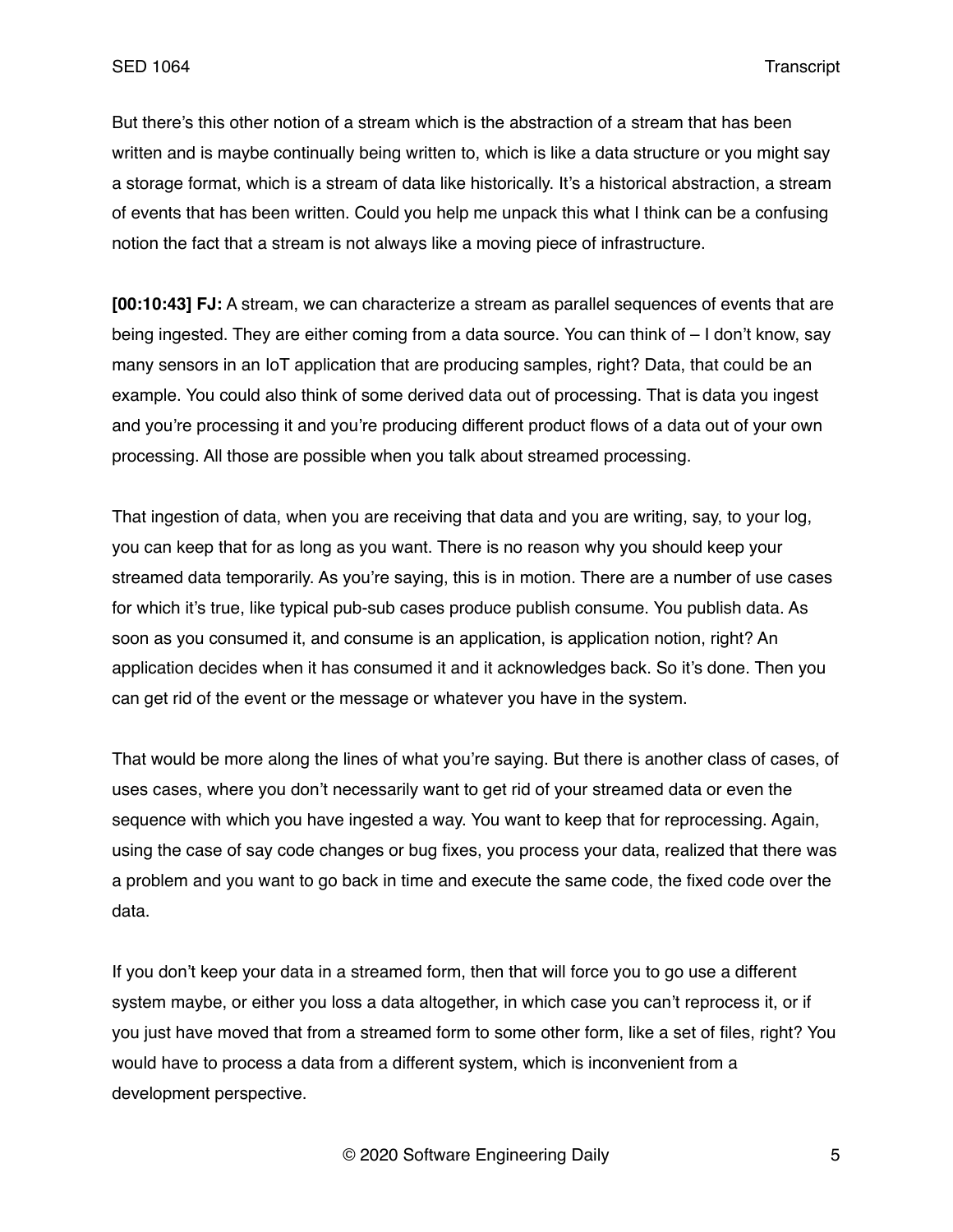Just to complete the thought. In the end, it's a very good point when you say, "I think of streams as dating motion," and that's true. You have an aspect of streams that is about the data that has been generated now, right? Those would be the applications that would say they are tailing the stream and there's also the historical side, which is the same stream data in the same sequence that I still want to store and keep in data in that same form whenever the application wants to process it.

**[00:13:34] JM:** Okay. The data that we're talking about, the streams that are being created, they're going to need to get written to some kind of system for storage. What are the requirements we have for that storage system for this high-volume streaming data? What do we want out of a storage medium?

**[00:13:55] FJ:** We want it to be friendly towards append only structures, right? You want it to provide high-performance in the presence of appends. You would like it to be to provide lowlatency in the presence of small reads. Events are not always – They aren't always large. Sometimes you can batch, right? You can batch and get higher performance, but you can always do that. In principle providing high performance in the presence of pub-sub events that's also desirable.

**[00:14:30] JM:** We have requirements for how to read this data and requirements for how to write it. What kinds of failures can occur during the read and write process of a streaming application?

**[00:14:43] FJ:** Right. Let's go with the flow. You start with put some data source that is generating data, and as you receive that data, you want to write it. After you have written it, then consumer applications can read the data and consuming whatever form makes sense.

Now from the source of the writer, so already there you can have issues. The source may crash, in which case you don't know if you'd be able to recover the events that it has produced or not, right? The source perhaps produce some samples, but it doesn't know it has reached the writer application or not. If the source is able to remember the data that he hasn't written, replay it. Right then you should be able to recover from that fault.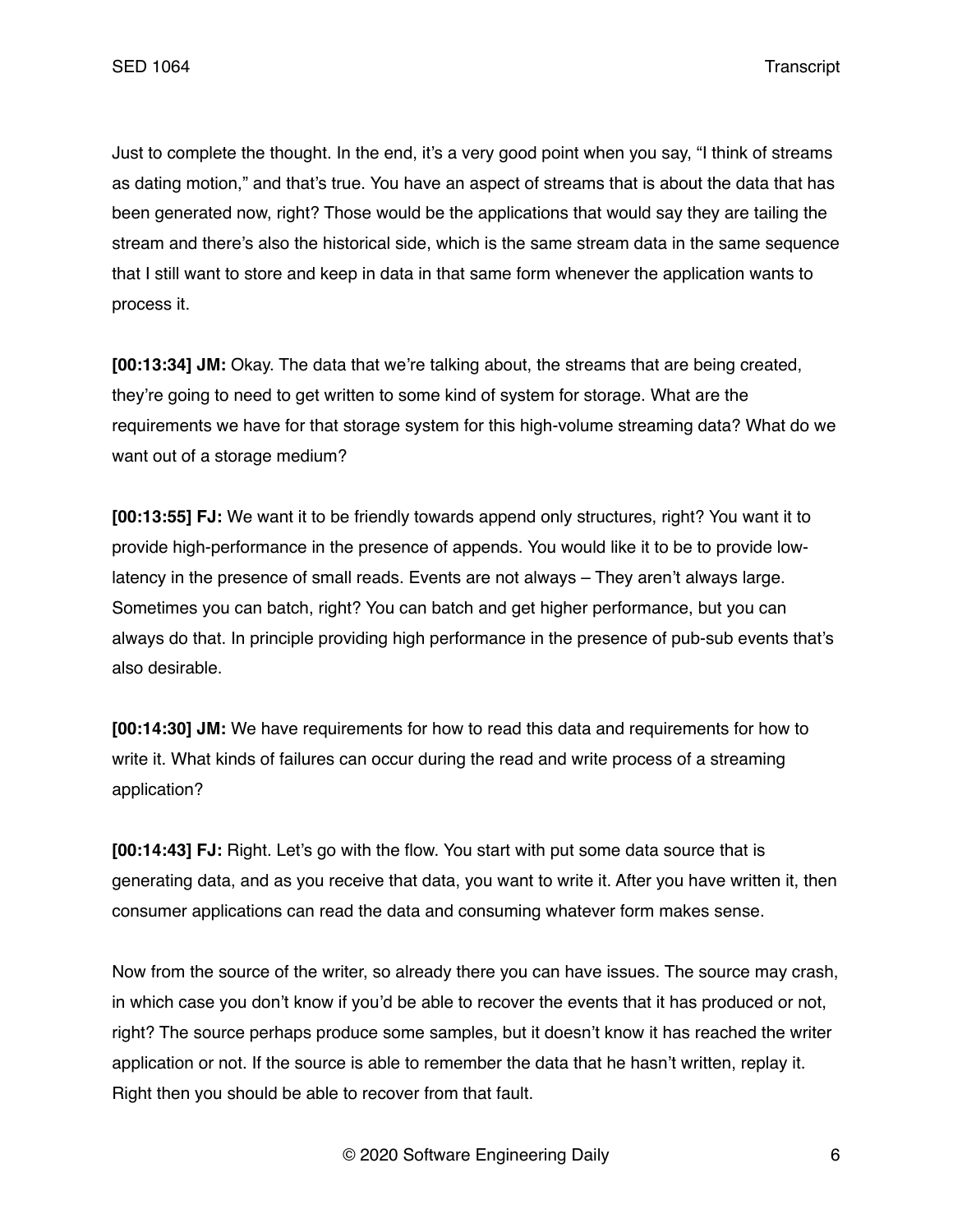SED 1064 Transcript

Similar to that, you can have disconnections, right? The connection between the two may drop. Again, you don't know what are the events that have made it or not. You need to take into account that situation too. Now, the next step would be the writing application when it's writing to the storage system. You can also have crashes and disconnections, in which case when it comes back, it needs to be able to determine at which state it was at the time that it crashes so that when it resumes writing, it writes from the last offset or from the last events or whatever abstraction it's using to write. Then the data is stored.

Let's say that we are able to deal with all those faults, like either source or the writing application cashing, the disconnections, and then data is stored. Now on the read side, you also need to be able to deal with the same. The reading application crashing and resuming from the write position or disconnecting and also resuming from the write position. One type of semantics in all these that people typically talk about is exactly one semantics, or there are the three terms that people use, at-least-one, most-once, and exactly-once. Guaranteeing exactly-once is hard, and if you think about exactly-once in trend, you can't really provide it if you don't have application help.

Some of the things that we provide that you can provide so that it can have that exactly-once in trend are first the ability of tracking the position of the writing applications. How much they have been written. In the case, say, they disconnect and come back, they know where to resume from. The other supervised, say, transactions. Transactions where you can determine whether some set of messages or events have been written or not, you can determine that by knowing whether the transaction has been committed.

Another one is to provide checkpoints. If you look at frameworks like Apache Flink, Apache Flink, it has this checkpointing algorithm to be able to provide end-to-end, exactly-once semantics end-to-end. You can do that by providing the ability of checkpointing at the source and transactions at the end of the job graph. If you do that, then with, again, the help of the application, in which case this is the checkpionting mechanism that Flink provides, you're able to provide exactly-once semantics end-to-end.

# [SPONSOR MESSAGE]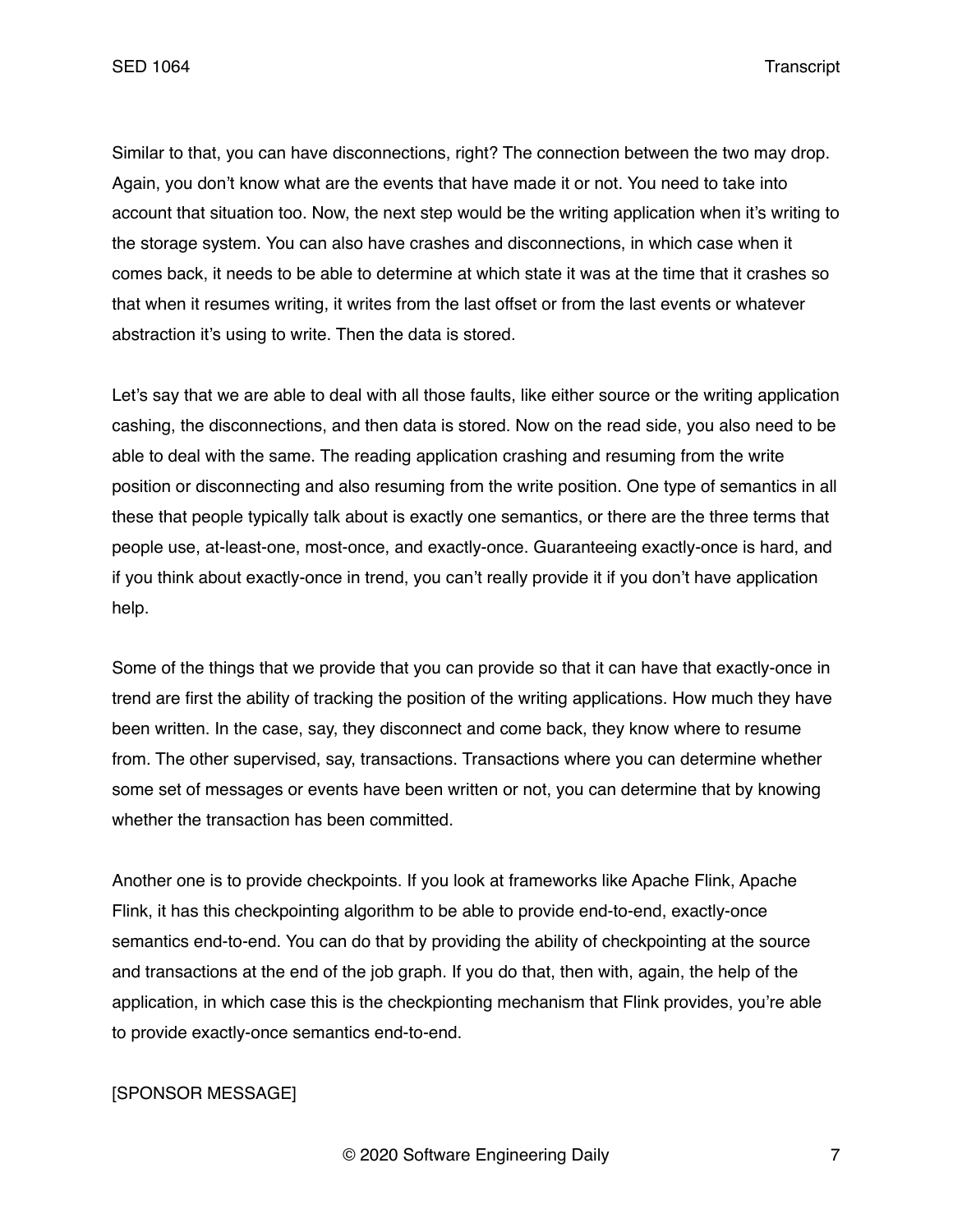**[00:18:19] JM:** JFrog Container Registry is a comprehensive registry that supports Docker containers and Helm chart repositories for your Kubernetes deployments. It supports not only local storage for your artifacts, but also proxying remote registries and repositories and virtual repositories to simplify configuration.

Use any number of Docker registries over the same backend providing quality gates and promotion between those different environments. Use JFrog Container Registry to search the custom metadata of the repositories. You can find out more about JFrog Container Registry by visiting softwareengineeringdaily.com/jfrog. That's softwareengineering.com/jfrog.

# [INTERVIEW CONTINUED]

**[00:19:12] JM:** I'd like to give us a motivating example here for a streamed processing application and maybe go a little bit deeper on the exactly-once issue. In a typical architecture, let's say we have a mobile application that is streaming location data. Maybe it's a ridesharing application. I'm walking around outside with my ridesharing application and this application is periodically sending data to the server about where I am. It's sending a lat-long coordinate system, and that data is probably hitting some backend service like the – I don't know, user location tracking service and maybe that service is writing the location data to the Kafka log or the distributed storage log, whatever kind of storage system I'm using. Can you tell me more about how the data is moving from the user's application eventually into the storage system and what are the issues, the – Maybe you'd call them connection partitions that could occur in the networking layer and what would happen in this streamed processing storage system that could create difficulties around that exactly-once processing?

**[00:20:41] FJ:** If you have an application, so your user is an application, a mobile one, you also mentioned ridesharing. If you have events that are coming out of that application and you're trying to ingest them into a storage system, you use Kafka as an example. There are other systems that we can think about. There is Pravega, which is the one that I've been working on, then there is Poster, which are other systems that they'll talk about messaging provider, messaging abstraction.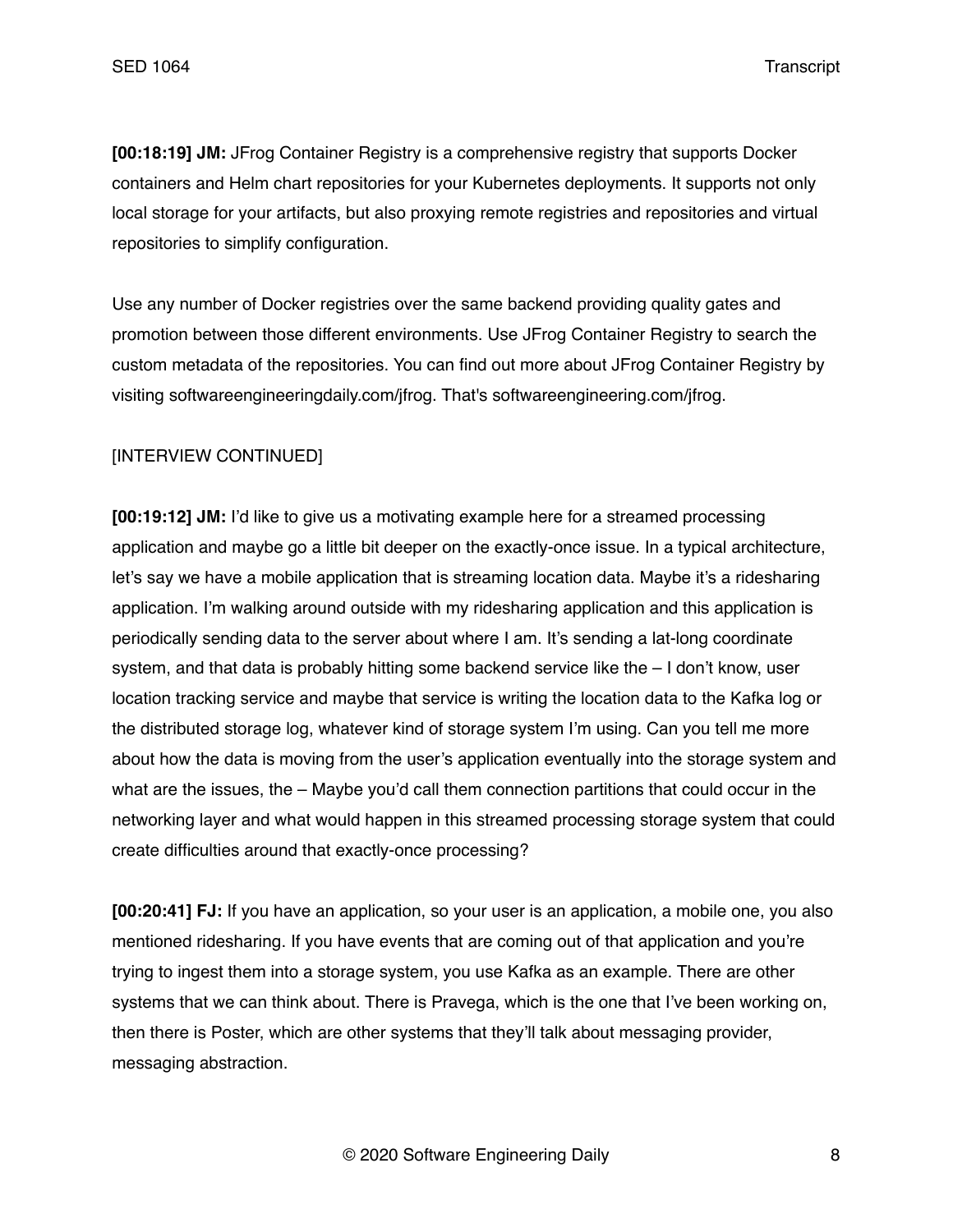For those systems, things that could go wrong are that one. You lose – The message never gets to this system. In the processing of getting it to the publisher or the writer, to the writing application, that message gets lost because of, again, a network partition or disconnection or a crash where something that happens in that process.

If it never makes to the storage system, then you miss the events. Your log won't have the events. The other possibility is that if you have a disconnection and you don't know if you have sent the event or not, you duplicate the events and you end up having a duplication in your log. These are log typical problems that these log systems or these stream storage systems need to deal with.

**[00:22:10] JM:** Right. You might have this client that would have to do things like send multiple instances of the event or risk losing the event. In some cases, you're going to have the storage system need to reconcile whatever problems happened at the client layer or in the networking interface between the client layer and that backend storage system.

**[00:22:33] FJ:** Right. For example, in Pravega, which is a system that I'm familiar with, the clients, the Pravega clients, when it's writing, it informs the server-side the event number that it just wrote. If there's a disconnection, when it reconnects, it gets that event number back and it knows where to resume from. That's one way of avoiding that duplicates are written from the Pravega client perspective, right?

But then if the application, if the application induces a duplicate because the application wrote twice, then internally the client can't prevent that. The application also needs to use mechanisms to prevent that from happening.

One way is to use transactions. You can, for example, create a transaction. You write the events, and if anything goes wrong, you abort the transaction and you start over. In that case, you avoid duplicates. The systems I have mentioned provides transactions. Pravega provides transactions. You have the ability of doing exactly that.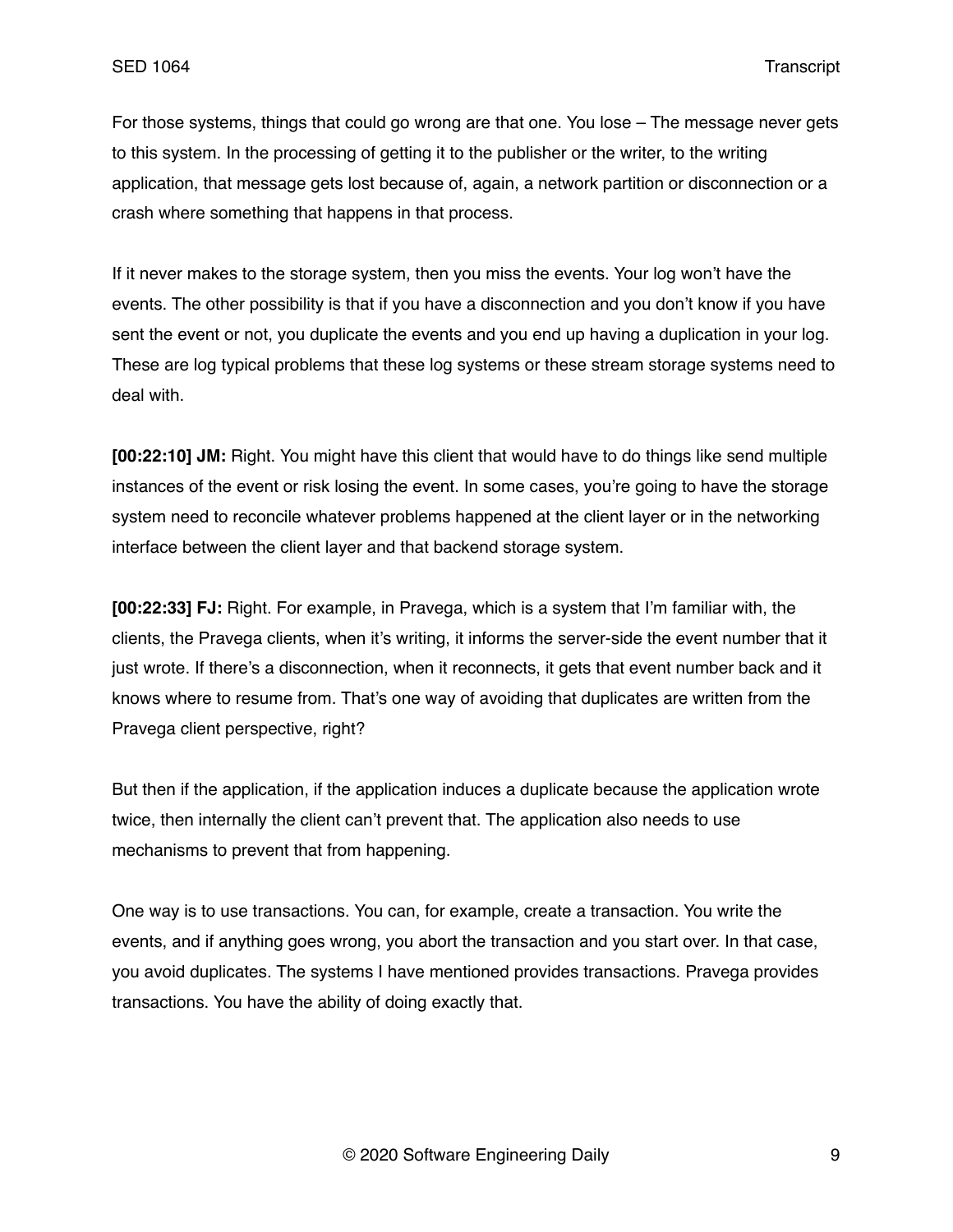**[00:23:45] JM:** You've mentioned Pravega a few times and most of the listeners probably know what Kafka is. We've done a show on Pulsar. Explain what Pravega is and how it fits into this spectrum of backend stream storage processing options.

**[00:24:03] FJ:** We have started Pravega with the idea of building a storage system that is extreme as its main primitive. We're coming from a background of storage systems, so if you think of file systems, object stores, fine objects are well-known storage primitives, but Extreme is an abstraction that we talk about a lot in these times, because a lot of applications are built on data sources that are continuously generating data. It makes sense to think of a storage systems that exposes Extreme as its main primitive.

We departed from that observation, that we wanted to have a storage system that had stream as its main primitive.

Another key observation is that we wanted this system to satisfy the requirements of cloud native applications and a few things that come to mind when I say that are the ability of storing an amount of data per stream. A stream can run for a long time, months, years, and there is no reason why architecturally you're not able to store all that data for a stream and in a streamed format.

The second one is elasticity. If you think about the traffic that is coming into a stream or a set of streams, there is no reason to expect that that traffic is static. It's always the same. That trafficking can vary overtime. You can have periodic cycles – I don't know, daily cycles, weekly cycles, whatever kind of cycles that makes sense. You can have occasional spikes, and you should be able to accommodate those changes.

Elasticity, which in Pravega we provide in the form of scaling, is an important feature. Consistency is already mentioned, exactly-once. The ability of both failing stream and processing historical data, it's not desirable for an application that it has to be with two different systems so that it tails from one and processed historically from another. Ideally, we provide that in a single system. Again, that's well-aligned with typical cloud principles, which are the ones of having an amount of resources that accommodate the requirements of your application.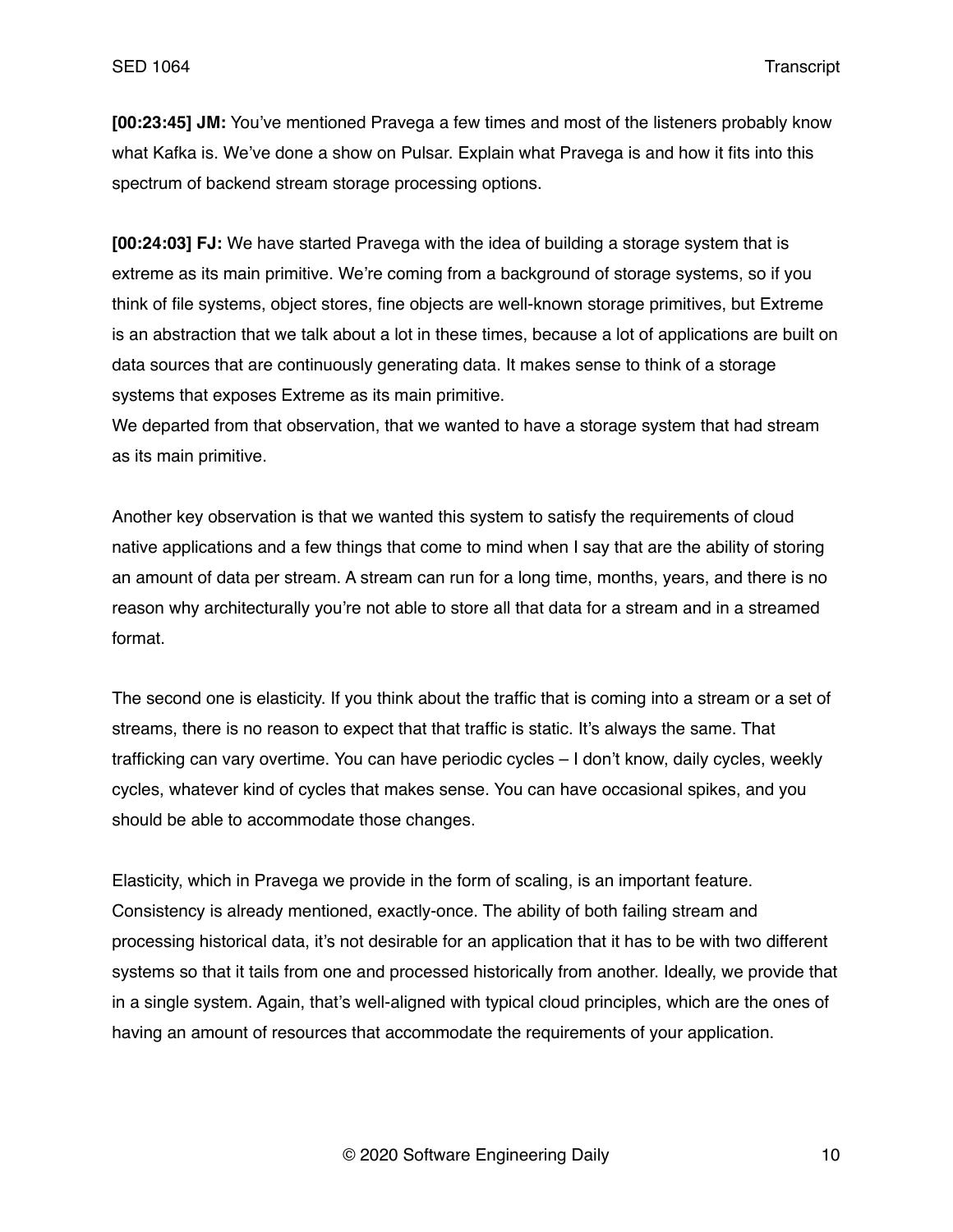**[00:26:24] JM:** Tell me more about the story behind Pravega. I'm particularly interested in how the timeline compares to the timeline of Kafka. When did Pravega get started and how did that relate to what was going on in the broader data engineering community particularly with regard to Kafka?

**[00:26:48] FJ:** The project itself has started in 2016 and has been going on since 2016. One of our main observations is that it's important for a system that provides the abstractions. I was mentioning about the properties that was mentioning to be more flexible internally and to not rely on storage of the local servers.

In Pravega, we have this notion of stream segments which enables us to do all the things I have mentioned. The fact that a segment that I can break a stream into segments allows me to have parallelism, it allows me to change dynamically the set of segments. It allows me to spread segments across different servers. The fact that I have cloud storage backing Pravega, so that allows me to be elastic with respect to storage capacity. All those things are things that we did not see in other systems, in existing systems, and we have made that our goal to build a system that had all that.

**[00:27:52] JM:** Go a little bit deeper on how the usage of Pravega might compare to Kafka, because I think – Sorry to position this completely relative to Kafka, but I think people are mostly familiar with the streamed processing and streamed storage usage of Kafka. I'd love to get a little bit more of a comparison in terms of the usage.

**[00:28:17] FJ:** Right. Pravega allows you to ingest data streams from sources that are continuously generating data and our main goal, as I mentioned before, is to ingest that data and store that data for as long as the user wants it. If the user wants to keep that data, say, for years, stay there for regularly reasons, you need to keep the data for say two years. There is no reason why you should need to move the data from outside your system, say, Pravega, to another system if there is any possibility that you're going to reprocess based on that data.

That's a typical use case of using Pravega as storage. If you look at the hard drive of your laptop, if you store a file there, I mean, assuming that it never breaks, you expect to see that file there forever. The file won't go away. There's not going to be any pressure for your to remove it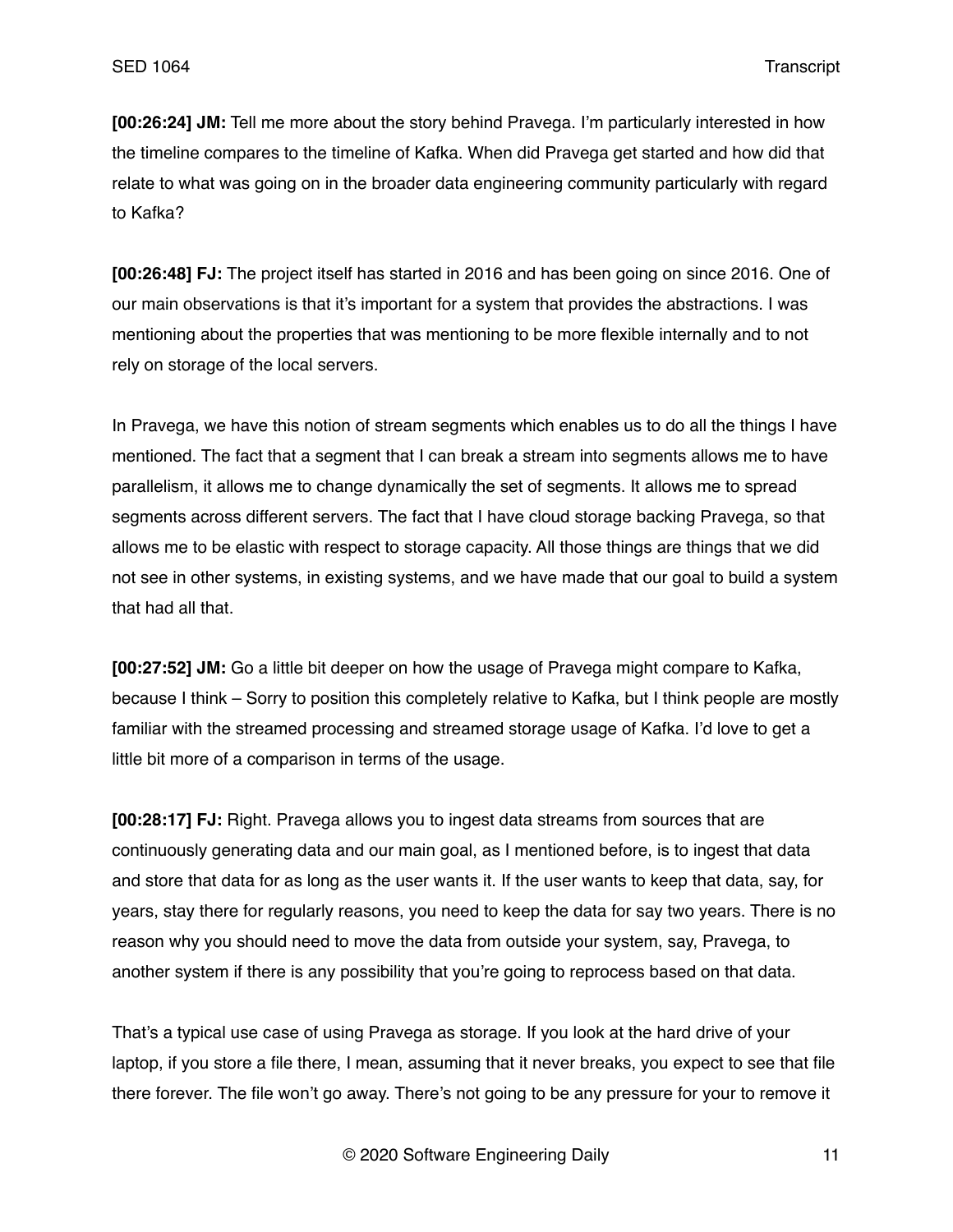unless you choose to. Of course, if you're running out of space, you might decide to clean up, right? That's part of the problem that I'm mentioning. If you don't have a good way of scaling your system so that you don't have to reclaim data as often, then you would end up being forced to delete the data from that system and perhaps moving elsewhere, archive it elsewhere so that you can afterwards.

This idea of ingesting streamed data and keeping it for as long as you like is one of the core idea of Pravega. The other one is the one of scaling. As I was mentioning, Pravega, you have the ability of increasing the degree of parallelism and decreasing it dynamically. We do that today based on the ingesting rate of individual segments. If a segment for example gets hot, then Pravega will – And if the stream configured for autoscaling, then Pravega will transform that into multiple segments. It increases the degree of parallelism for you.

Internally, Pravega has this ability of creating segments easily, sealing segment, keeping the order of segments so that it can have this autoscaling and at the same time be able to have key order. All those are important aspects that we provide and other systems don't.

**[00:30:44] JM:** Okay. I think I'm understanding. If I use Kafka, Kafka is typically thought of as storage that will eventually be tiered out. You don't keep five years' worth of history in your Kafka cluster. At least I don't think so, because I think a large portion of your Kafka is inmemory. I think part of it gets snapshotted to disk, but it's not thought of as a long term durable storage system. Am I understanding that correctly? The usage of Kafka is usually not super long-term, right?

**[00:31:24] FJ:** It's exactly, exactly, and this has been a pain point for a number of users and this is something that we have such a solve.

**[00:31:33] JM:** Right. I think the way that people typically alleviate that is by sending data from Kafka into a data lake? Is that right? Typically, like you'll stream topics to a file in – Like a parquet file, like a parquet file to tier it out of Kafka in order to have some long-term durability to your data. Maybe you could tell me about the workflows that people typically do to make their Kafka data durable.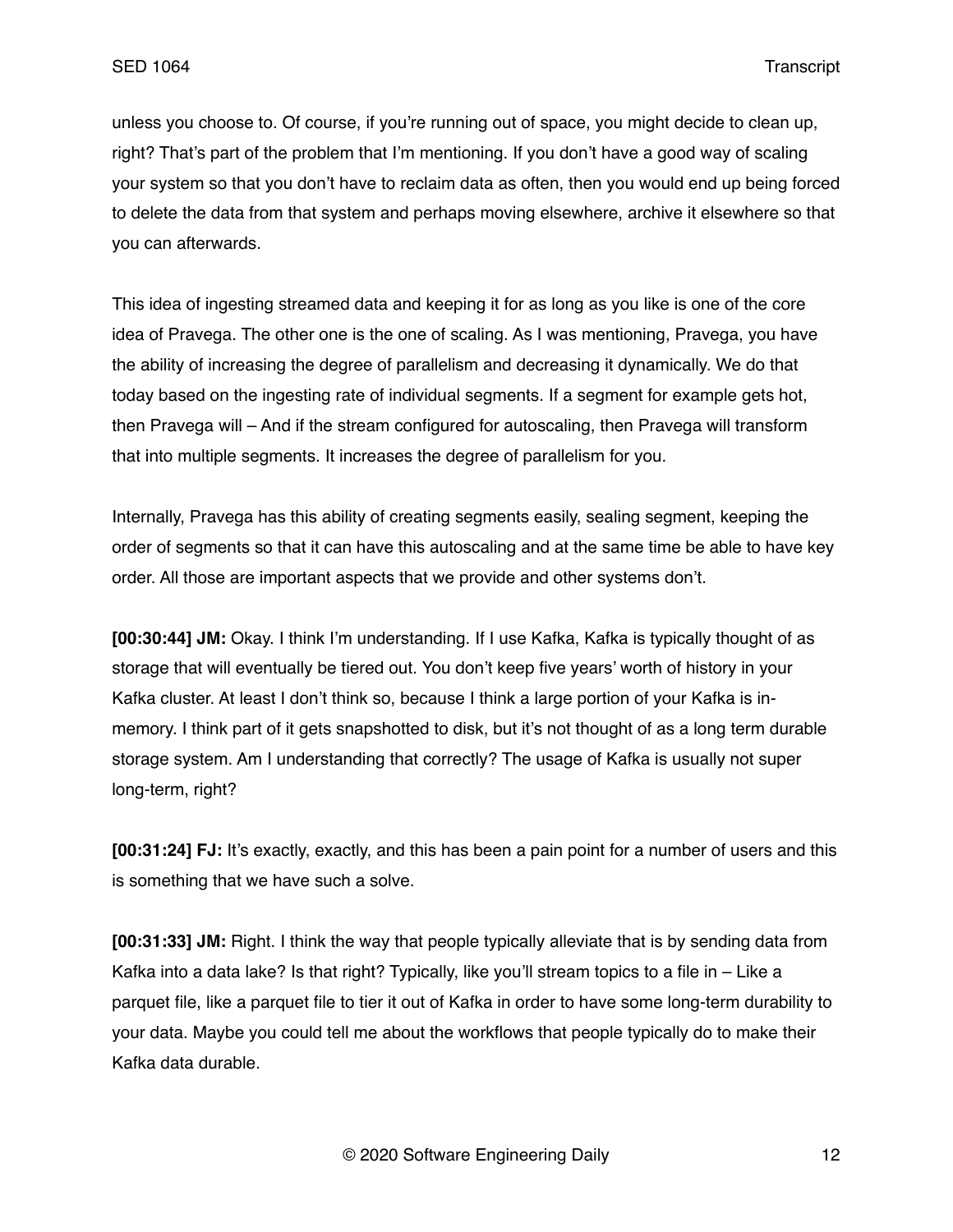**[00:32:09] FJ:** Right. That's one options that people use, the HDFS is a typical option. You take data out of kafka and you write it to, say, HDFS and you keep your data in HDFS files. But one thing I want to mention in that direction is that I think even the Kafka community acknowledges that this is an important feature. In fact, there is a proposal in the Kafka community to provide tiering to offload data to a second tier and that'd be done or handled inside the cluster itself.

There is acknowledgement that building that internally as part of the cluster makes sense, because you provide – In principle, the system will continue to provide all properties that they're used to. One of the key problems is if you use a different system, that system will have a different API, different properties. Guaranteeing that you have a correct system using two different storage systems, that can be complicated.

That's why so we started this in 2016. We had this way of tiering storage and then writing the data there and we're using this trend where other systems are doing this too. Poster added this to their system. Kafka now is talking about adding it. I think there is an acknowledgement from the road community encompassing all communities of these systems acknowledging that this is an important feature.

**[00:33:43] JM:** If we want to combine the best of both worlds, we want to have a system that can store our more recent pub/sub streaming data and have that data for fast access, but we also want to tier it to a storage layer that is cheaper and more persistent. If we want to combine these two things, is that what you've tried to do with Pravega?

**[00:34:16] FJ:** Yes. Definitely. That's one clearly one aspect of it. You can tail. We call it is a stream. That's the abstraction we exposed, but if you want to think of that as a log, then you're able to tail your stream or your log, which means that you're reading form memory cache and serving with low-latency. But at the same time, you're keeping that stored long-term. We call it a long-term storage. We keep it in long-term storage so that if you want to process the data historically, you have that ability as well. You're right in your observation.

**[00:34:53] JM:** Okay. Pravega has these two tiers of storage. There's a tier one layer in Apache Bookkeeper and a tier 2 layer that could either be in HDFS or in an object storage system like S3. Describe this two-tier architecture in more detail.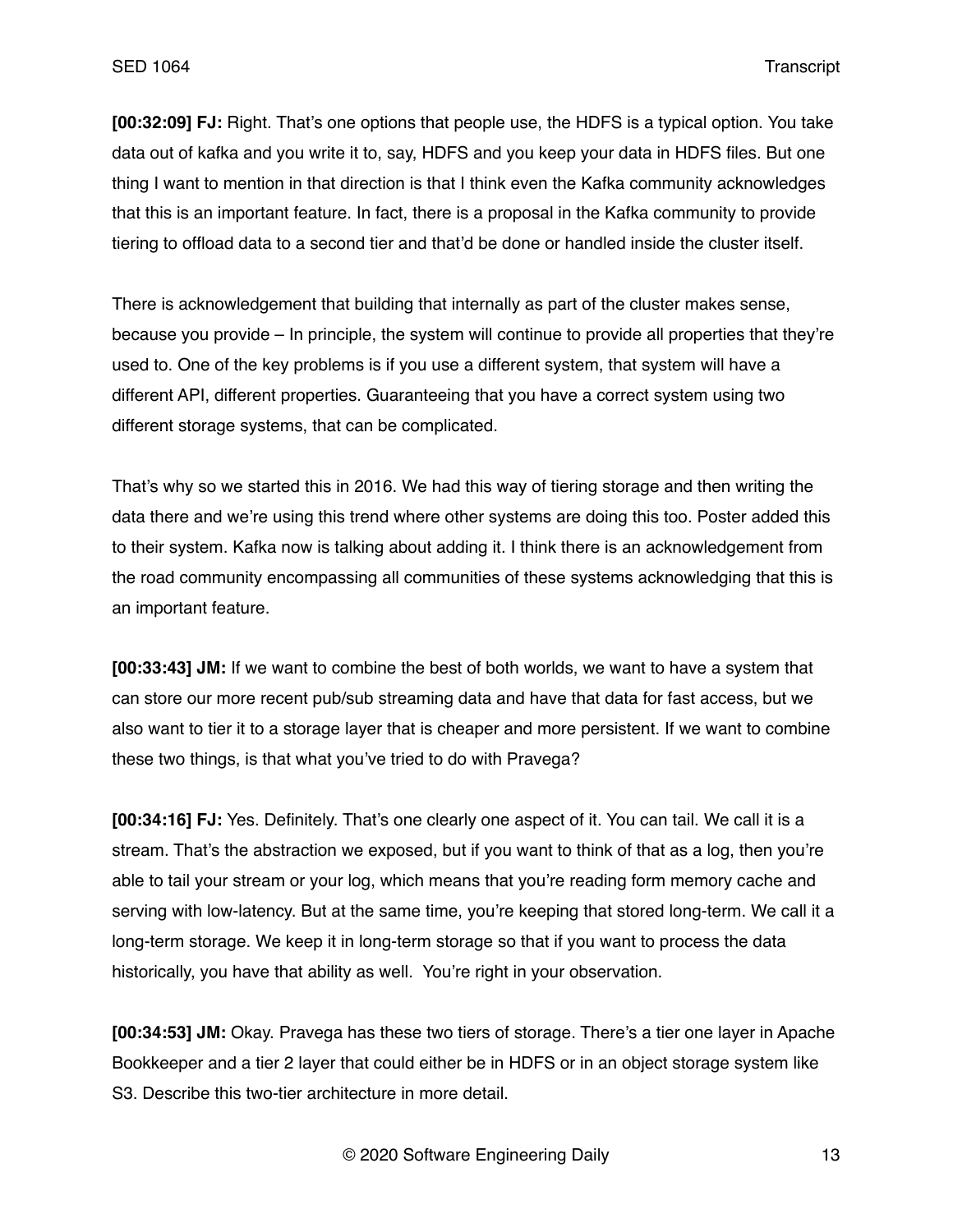**[00:35:10] FJ:** Right. The first tier is used primarily as, say, a journal. When we receive an append an event writer, that would be persisted to BookKeeper. It's written to Bookkeeper. BookKeeper in its turn, it will make sure that it's written to its journal and when you respond back to the Pravega, it's persisted in the Bookkeeper service, which are called bookies.

The segment store in Pravega, which is the name of our server, only then will respond to the event writer. When we respond, when we acknowledge an event, we made it durable. So we guarantee durability for events that are written, and that involves only tier 1 so far.

Now, we asynchronously move the data to tier 2 so that we keep the data in BookKeeper under control, because otherwise if we end up storing a lot of data in the bookies, then we would end up with the same problem as when Kafka was writing only to brokers, right? You have a limited amount of local store and then brokers eventually and the bookies in this case would eventually run out of space. We asynchronously write to tier 2 so that we keep the amount of storage in the bookies under control. Eventually the data lands in the second tier, which is the long-term storage tier and then we could see the data at rest. That's how the two tiers in Pravega interact with each other.

**[00:36:47] JM:** If I want to integrate this into my data application, does Pravega work similarly work to Kafka? Do I treat it like a pub/sub queuing system or is this more of just a storage format? Could you describe in a little more detail the usage difference between Pravega and Kafka?

**[00:37:13] FJ:** Right, that's a very good point. Our API borrows concepts from previous systems, like in many systems that I have done in the past, you always try to keep some abstractions that are familiar to developers so that it makes it easier for the developers to understand how to use your new system. There are similar concepts to Kafka as you were saying.

We have the notion of event writers, which is the equivalent of the producers and we have the notion of event readers, which is the equivalent of the consumers and you can form reader groups, and the reader groups, they coordinate internally to do the assignment of segments.

© 2020 Software Engineering Daily 14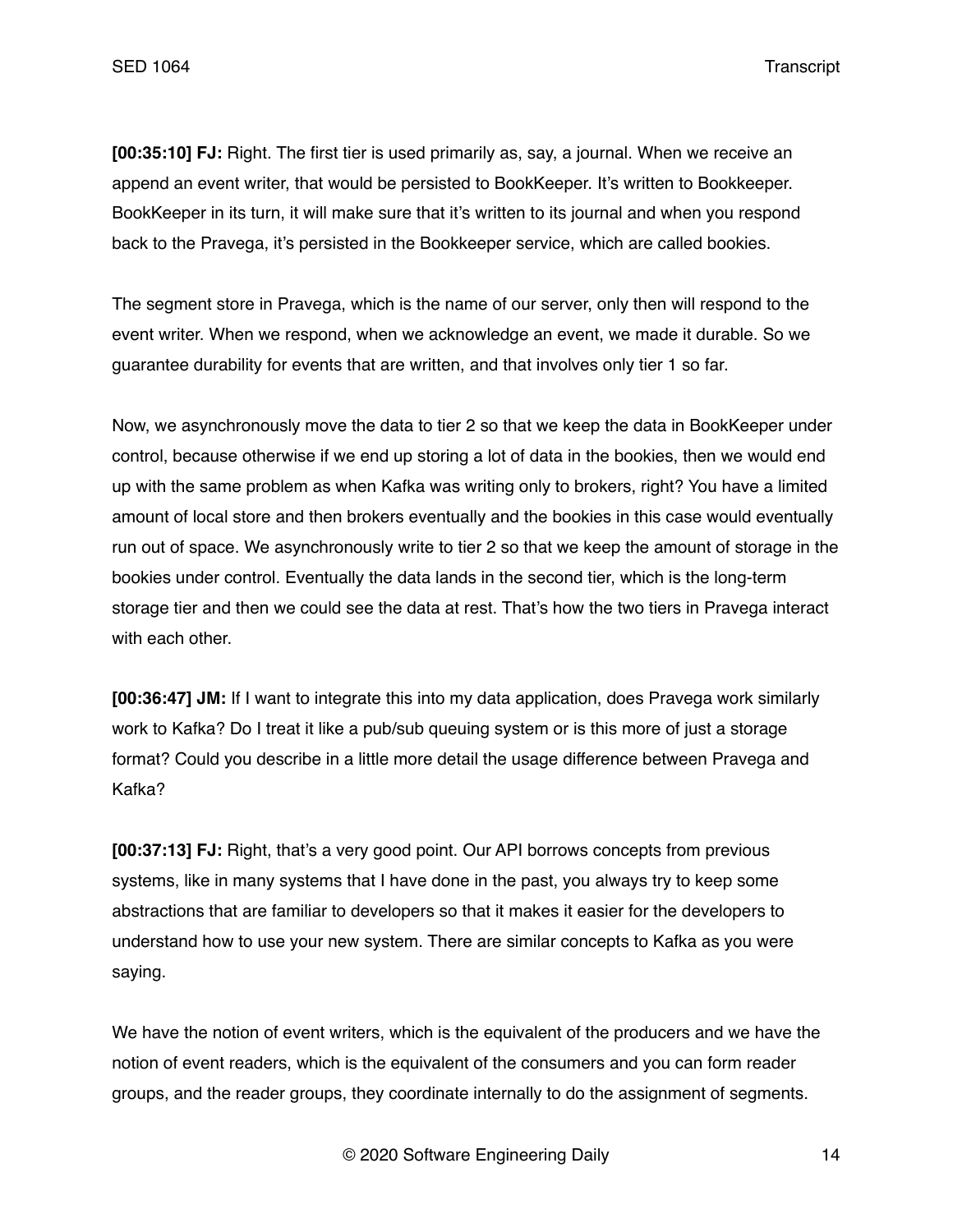Remember, when I mentioned about autoscaling. The set of segments can be changing dynamically. So the readers in a group need to coordinate. That's one of the features that either group provides. Yeah, that's one aspect in which it's similar, event writers and event readers.

I also want to mention that we have other APIs. We have for example a batch API that allows an application to read from a stream in an ordered manner. If you read directly from the stream using the event stream API, you will follow the order of ingesting. Pravega internally keeps track of the history of segments and it will make sure that it's served following the order of creation of segments.

If you use the batch API, you'll be able to read from all segments in parallel. It won't follow any order, but if for some applications you, that's what you might want to do. For example, if you – It's not necessarily a realistic application, but if you're counting words, you don't care in which order they came. You're just counting the words and it doesn't matter. It doesn't matter necessarily the order. You just want to count them. You have that possibility.

Also, another API that we exposed is what we call the byte API, because internally we do not store events. Event is a concept of the API. Internally, we store bytes. The segments in Pravega are sequences of bytes. To you get from events to those bytes, we need serialization on the way in and deserialization on the way out. But internally, again, we store byte. We have an API which allows you to just write a flow of bytes directly to a Pravega segment. All those APIs are available, but the event-based one is one that is closer to concepts around we made in Kafka that developers should be familiar with.

# [SPONSOR MESSAGE]

**[00:39:59] JM:** Today's show is sponsored by StrongDM. StrongDM is a system for managing and monitoring access to servers, databases and Kubernetes clusters. You already treat infrastructure as code. StrongDM lets you do the same with access. With StrongDM, easily extend your identity provider to manage infrastructure access.

It's one click to onboard and one click to terminate. Instantly pull people in and out of roles. Admins get full auditability into anything that anyone does. When they connect? What queries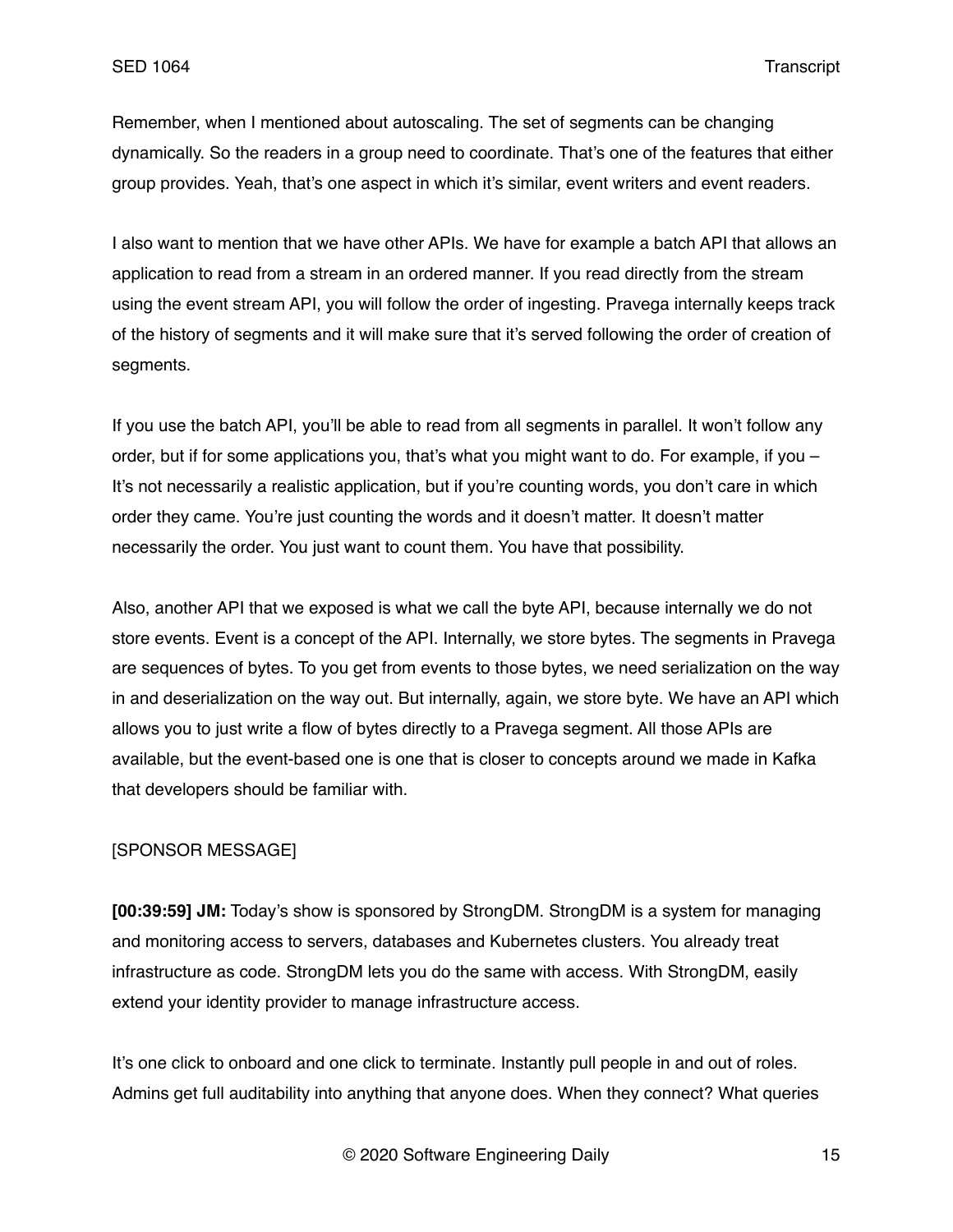they run? What commands are typed? It's full visibility into everything. For SSH, RDP and Kubernetes, that means video replays. For databases, it's a single unified query log across all database management systems. StrongDM is used by admins at Greenhouse, Hurst, Peloton, Betterment and SoFi Control Access.

Start your free 14-day trial of StrongDM by going to softwareengineeringdaily.com/strongdm. That's softwareengineeringdaily.com/strongdm.

Thank you to StrongDM for sponsoring Software Engineering Daily.

# [INTERVIEW CONTINUED]

**[00:41:21] JM:** Describe the typical user of Pravega. What is their situation when they begin using Pravega? Do they already have a Kafka cluster or are they somebody that is just greenfield looking for a streamed processing or a streamed storage system? Help me understand the typical problem that a Pravega user is having.

**[00:41:47] FJ:** I'm not sure there is a typical user. We have had all of the ones you mentioned. We have the greenfield ones that don't have anything installed and they're looking to moving to streamed processing. They are not necessarily sure what streamed processing means and the tools that are available. There are other ones that already use something else, it could be Kafka, it could be Poster, it could be RabbitMQ, right? Just to mention other systems that are related. For those, they have some background on these systems.

**[00:42:18] JM:** Let's talk a little bit about the usage more. If I want to connect an application to a Pravega cluster, what's the process for doing that and what happens when I start writing data to it?

**[00:42:33] FJ:** You can deploy Pravega in a number of ways. The primary way we offer today is with Kubernetes, is deploying Pravega on Kubernetes. We have implemented Kubernetes operators. We have one for the Pravega components, a controller and segment store, and we have operators also for ZooKeeper and BookKeeper.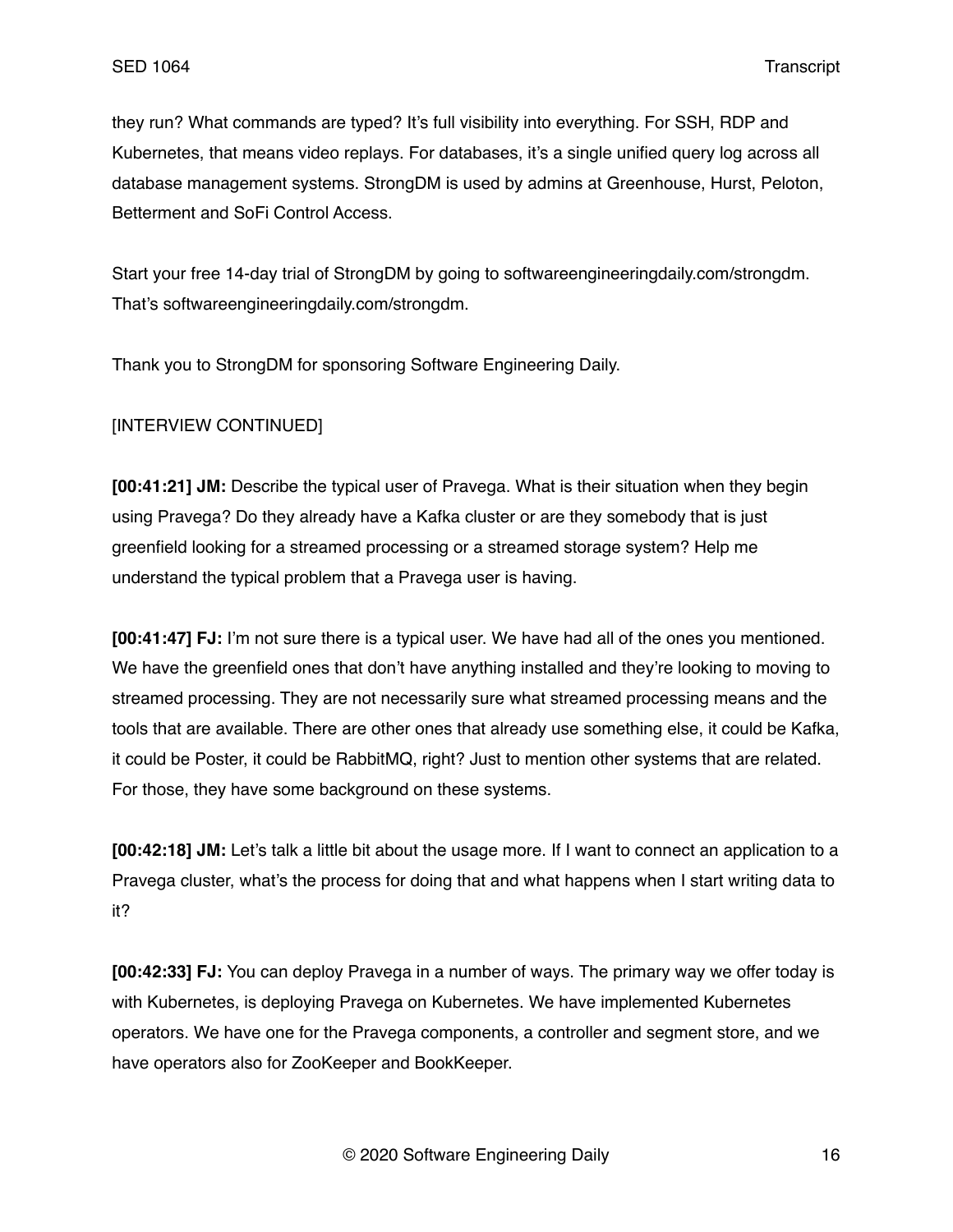Following instructions we have in our open source repository, it's easy to deploy it on Kubernetes and get it running. For test and development, there is a standalone way of running it. I mean, of course it's not durable. But for development purposes, it works great. So you can start it locally and then start coding against it. There are other options that we offer too. You can do Docker Swarm. You can deploy the Java processes directly.

Once you've deployed it, then the way to start writing applications – If you don't know how to start, there are a set of samples that people can follow to see what is a typical code that someone would write when developing an application like this, but otherwise it's mostly about learning, about the concepts in the API especially if you are the event stream API, that would be the basis once you start with, because again those are concepts that exists in other systems in a similar fashion and should be easier for people to start with. Then going to the other APIs and learn about advanced features.

**[00:44:12] JM:** Is the availability of the data that I've written to Pravega, is it available at an inmemory latency? I know that the tier 1 layers in Apache BookKeeper. Is BookKeeper an inmemory system?

**[00:44:31] FJ:** No. No. It's not in-memory. No. BookKeeper writes synchronously to a journal. It flushes to the journal because it acknowledges back to the client. It also has the notion of a ledger device that stores data.

If you think about how explain tiering in Pravega, it's a bit similar in a BookKeeper service, which is called a bookie. You write your journal first and you make sure you flush it before you respond and then you asynchronously write to another device so that it can read from. The journal is primarily used for recover. That's how a bookie works. It's durable. It's not in-memory.

**[00:45:18] JM:** Okay. Does the usage here differ strongly from Kafka in that sense? Because people use Kafka as a pub/sub system for rapidly transferring data from one place to another. It sounds like the usage of Pravega is really more for this storage application.

**[00:45:39] FJ:** That sounds mostly right. I would say that my understanding of Kafka is that there are applications which are interested in storing data longer term, not necessarily months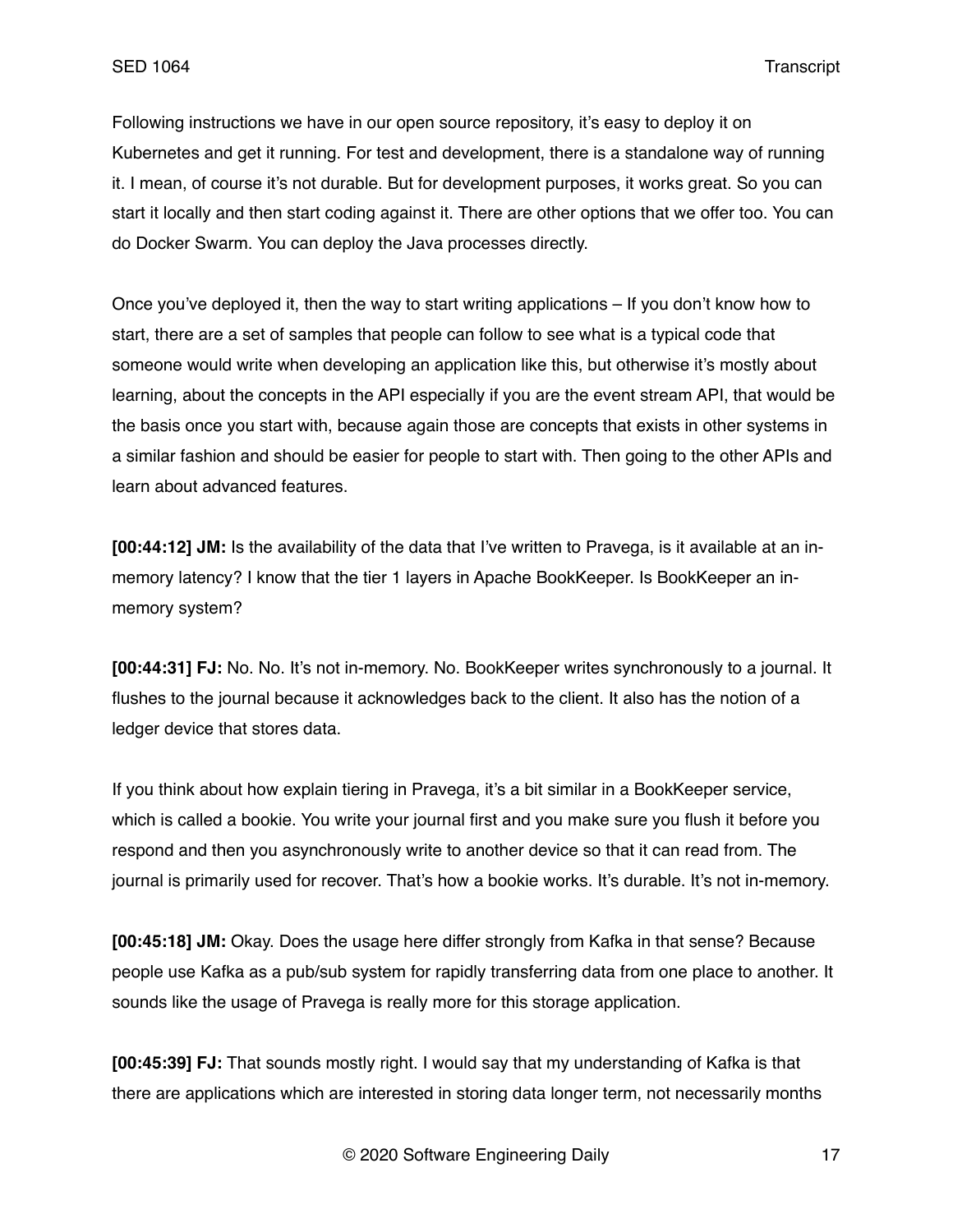or years as I was proposing, but people do want to store data long-term. This rapid exchange of messages, sure, there are some use cases that target that, but I wouldn't say that is only that.

**[00:46:07] JM:** The format of data that I'm writing to Pravega – In Kafka, you're writing these things called topics. In Pravega, how does the schema compare to that of Kafka? Are you also – Is it topic-based?

**[00:46:26] FJ:** It's a stream. We call it a stream. We call it a stream and you can specify – There are a few things you can configure. You can specify parallelism, in which case you have parallel segments that you're writing to. That's similar to the topic partitions in Kafka. One big difference is that you can configure dynamic scaling for a Pravega stream. In that case, the parallelism of the stream may change overtime according to the incoming load.

**[00:47:02] JM:** Tell me more about how the partitioning system works. If I write the stream, that's fine as long as its big enough to fit on a single machine, but eventually it's going to get so big that I'm going to need to partition it. What's the partitioning strategy for a really big stream of data in Pravega?

**[00:47:25] FJ:** Right. Recall that the stream data ends up in long-term storage, which is a system that can accommodate a lot of data. It's supposed to be elastic. The systems we use for the second tier, they can grow in capacity. So in principal, you should be able to store as much as data as you like or at least you're willing to pay for with respect to storage capacity. There is no limitation from a single server. It's not like a topic partition broken in Kafka where you're limited by that capacity of the broker.

It is also important to note, we only keep data in BookKeeper temporarily. After we have flushed, we have written to long-term storage, then we can truncate that data into BookKeeper. Even if the stream has a lot of data, you have been writing for very long, we don't need to accommodate all the data of the stream of even of a single segment of the stream in a single bookie, right? You only have one, say, portion of the segment in a Bookie for that given segment.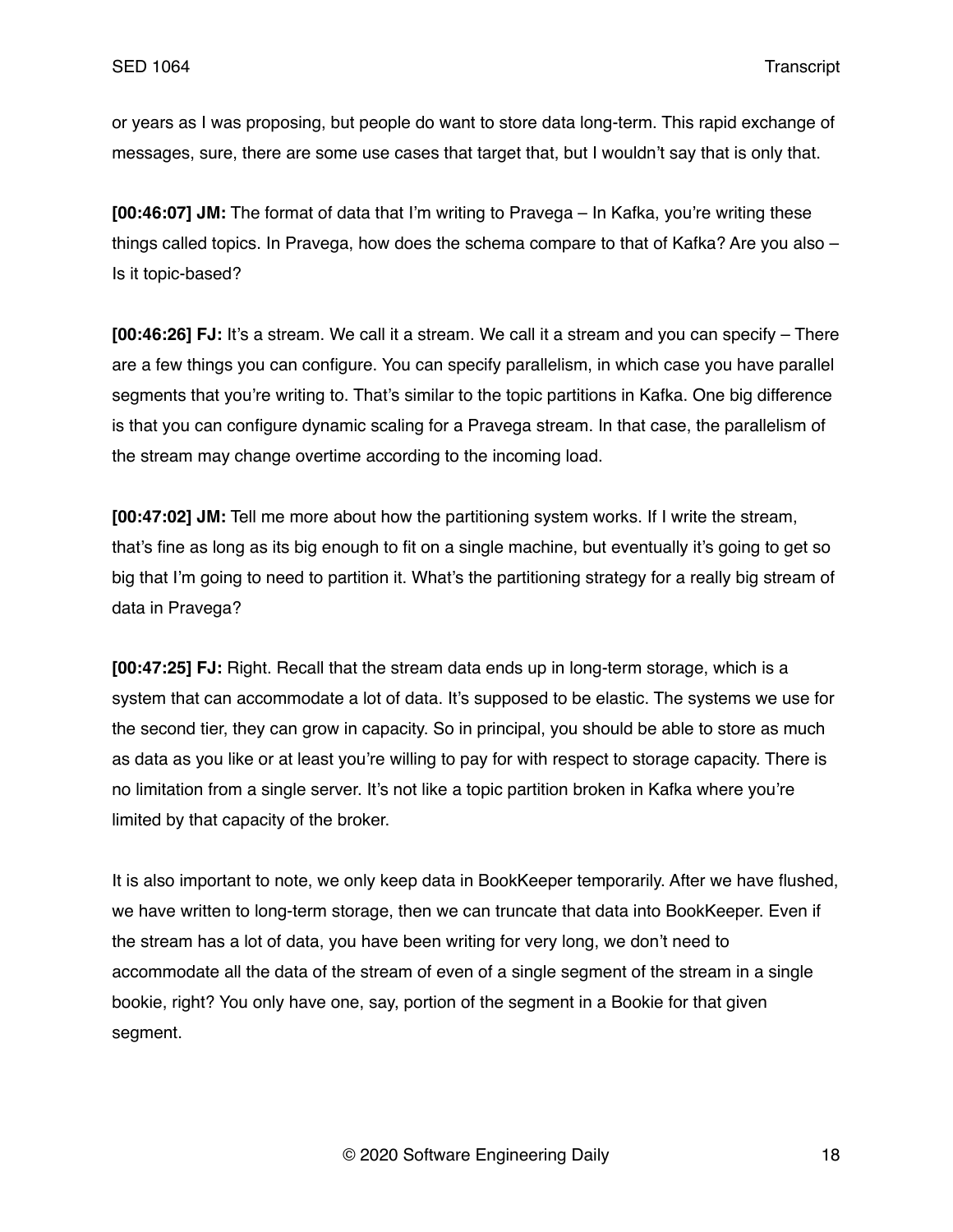**[00:48:34] JM:** All right. Well, as we begin to wind down, I'd love to know a little bit about the engineering on the Pravega team. You get a pretty big team. What's the hard problems that you're focused on in Pravega right now?

**[00:48:50] FJ:** Hard problems we are focused in Pravega right now? We're looking to adding features, say, to support IoT applications and AI. Those areas that we're actively looking to. We are also looking to providing better support for beyond edge and IoT, just geo-distribution in general. That's another area that we explore.

Otherwise, we're looking how to make Pravega better or additional features we can add to improve the situation for AI and ML. There is a lot of interest around machine learning of course. So we want to be a better system for frameworks that support those applications. That's another area that we're looking to. There is a quite a number of exciting things that we're looking at.

**[00:49:43] JM:** What would that look like if you wanted to a build a system that was better for machine learning applications?

**[00:49:50] FJ:** One thing, a lot of models that you train typically need a lot of data. The fact to that, we store an amount of data or able to sort an amount of data per stream and you can have it stored in a single system. You can process the data coming out of a single source which could be a Pravega stream. That would be one way of looking at it.

**[00:50:16] JM:** Okay. Any other developments in the Pravega project that you'd like to discuss?

**[00:50:24] FJ:** With respect to open source, we are hosted by GitHub. We are looking to two things. One is growing our community, or interested in being a community-driven project. Today, it's one company really working it, but we want to have more companies involved. We are definitely after more collaboration and more partners to work with.

We're also looking to becoming incubating in an existing foundation. That could be  $-A$  have a long history with ASF, the Apache Software Foundation, but there are other foundations out there like the Linux Foundation is also very reputable. So those are our options that would be